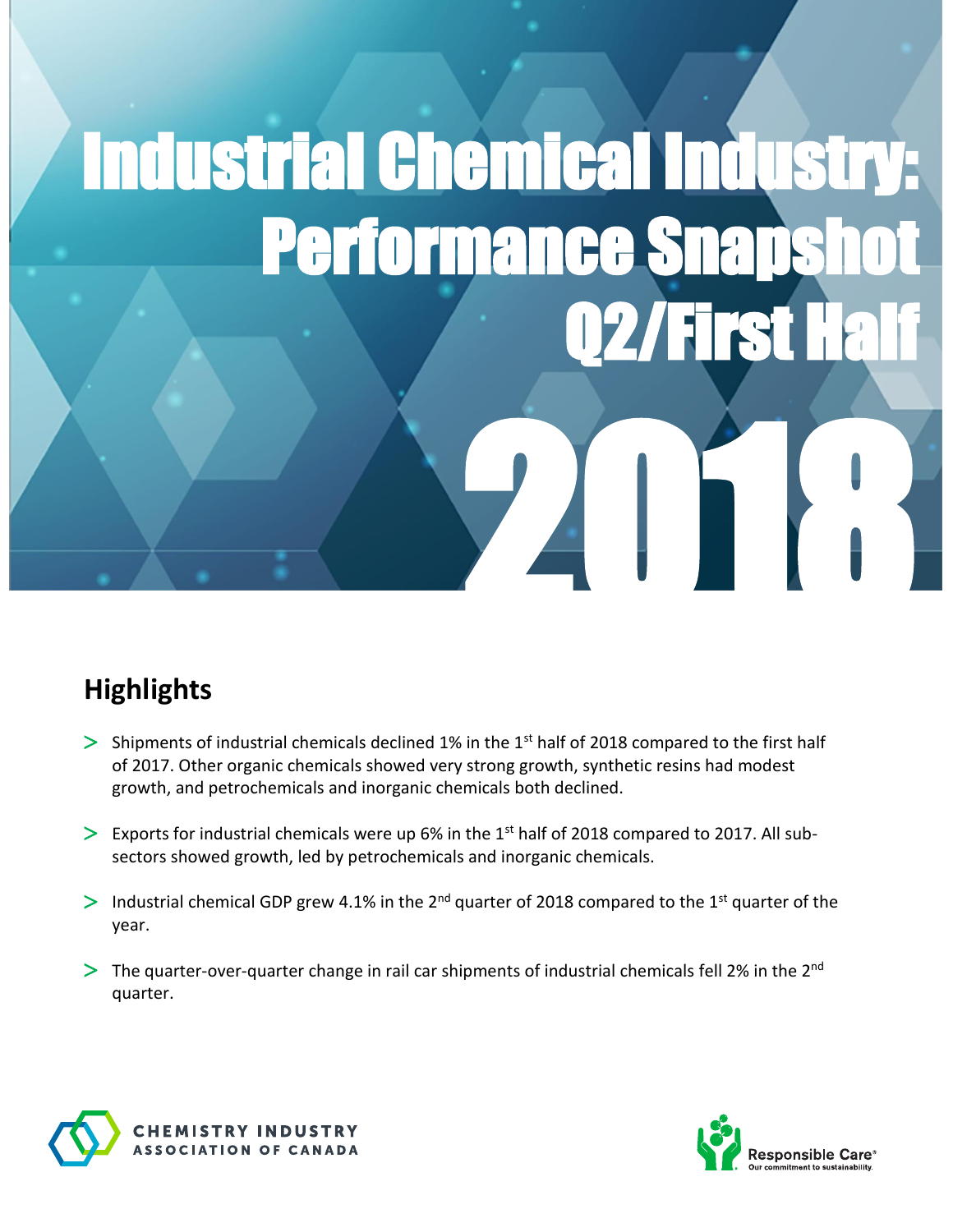## Industrial Chemical Industry: Performance Snapshot



### **Shipments**

Shipments in dollar terms for the industrial chemical industry declined 1% in the 1<sup>st</sup> half of 2018 compared to the same period in 2017. Other organic chemicals continued to show very strong growth this year. Synthetic resins showed a smaller increase, while petrochemicals and inorganic chemical shipments were both down.





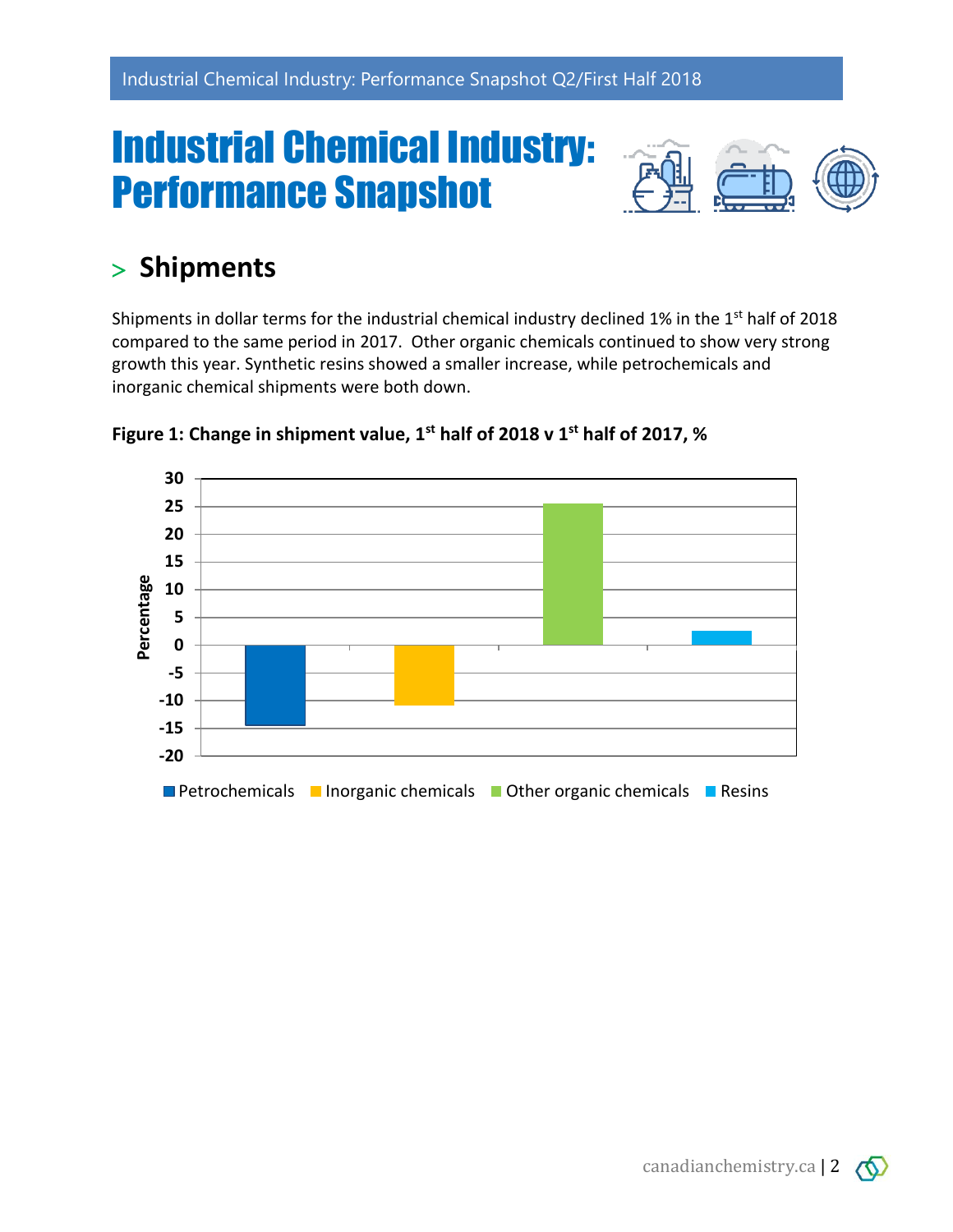#### **Exports**

Exports by the industrial chemical industry were up 6% in the  $1<sup>st</sup>$  half of 2018 compared to 2017. Petrochemicals continued to show the strongest growth, followed by inorganic chemicals and synthetic resins. Oddly, while other organic chemicals showed the biggest gain in manufacturing shipments, it showed the smallest growth in exports. This same phenomenon was observed in the 1<sup>st</sup> quarter data.





Changes in export volumes and dollar values for specific commodities are shown in **Table 1.**

Petrochemicals saw stabilization and growth in specific product categories in the first half of 2018. Inorganic chemicals generally saw declines across product categories but saw strong growth in hydrochloric acid and sodium silicate production and exports. Methanol continued to show improved pricing and export volumes over 2017. Synthetic resins, led by polyethylene products, showed strong growth from 2017 while Specialty Chemicals saw large gains in orthophthalates but weakness in other product categories.

| <b>Commodity</b>      | change, tonnage<br>basis, % | change,<br>\$ basis, % |
|-----------------------|-----------------------------|------------------------|
| <b>Petrochemicals</b> |                             |                        |
| Propylene             | -8                          | 13                     |
| <b>Butadiene</b>      | 10                          | 6                      |
| Higher olefins        |                             | -3                     |
| Benzene               |                             | $-22$                  |
| Styrene               | -3                          |                        |

*Table 1: Change in exports of selected commodities, 1 st half 2018 v 1 st half 2017, %*

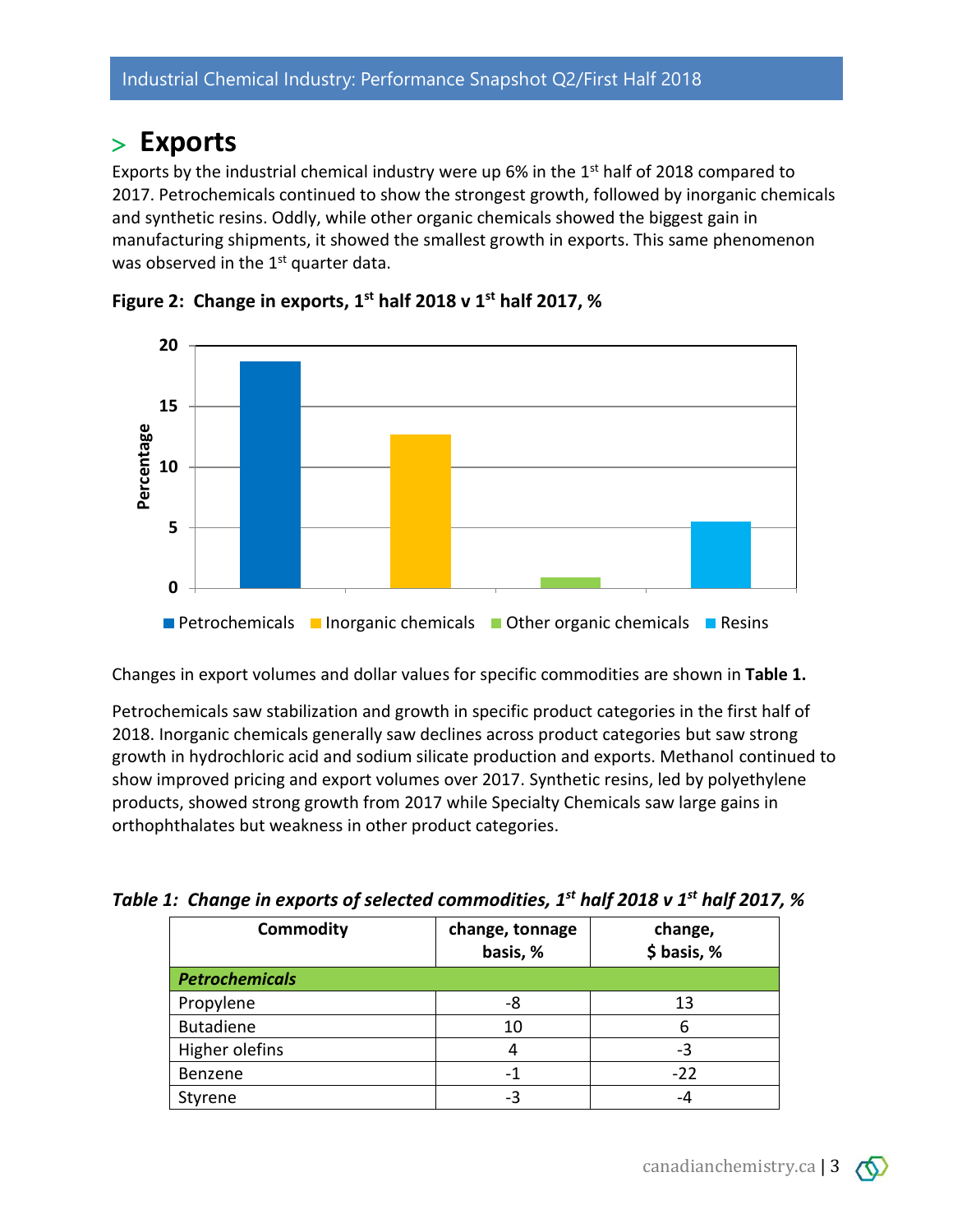#### Industrial Chemical Industry: Performance Snapshot Q2/First Half 2018

| <b>Commodity</b>           | change, tonnage<br>basis, % | change,<br>\$ basis, % |
|----------------------------|-----------------------------|------------------------|
| <b>Inorganics</b>          |                             |                        |
| Chlorine                   | -9                          | 6                      |
| Hydrochloric acid          | 27                          | 105                    |
| Sulphuric acid             | $-4$                        | 6                      |
| Sodium hydroxide           | $-13$                       | $-16$                  |
| Titanium dioxide           | $-51$                       | $-12$                  |
| Sodium chlorate            | -8                          | $-12$                  |
| Aluminum sulphate          | $-12$                       | $-11$                  |
| Sodium silicates           | 39                          | 17                     |
| Hydrogen peroxide          | $\overline{2}$              | $\overline{2}$         |
| <b>Other organics</b>      |                             |                        |
| Methanol                   | 25                          | 31                     |
| Isopropyl alcohol          | $-15$                       | $-15$                  |
| Ethylene glycol            | $-11$                       | $-7$                   |
| <b>Synthetic resins</b>    |                             |                        |
| Polyethylenes              | 8                           | 11                     |
| <b>Butyl rubbers</b>       | $-15$                       | $-17$                  |
| <b>Specialty chemicals</b> |                             |                        |
| Palmitates and stearates   | -9                          | $-9$                   |
| Orthophthalates            | 281                         | 248                    |
| Azo compounds              | $-42$                       | $-20$                  |
| Cyanine dyes               | -8                          | $-14$                  |
| Azo dyes                   | $-48$                       | $-14$                  |

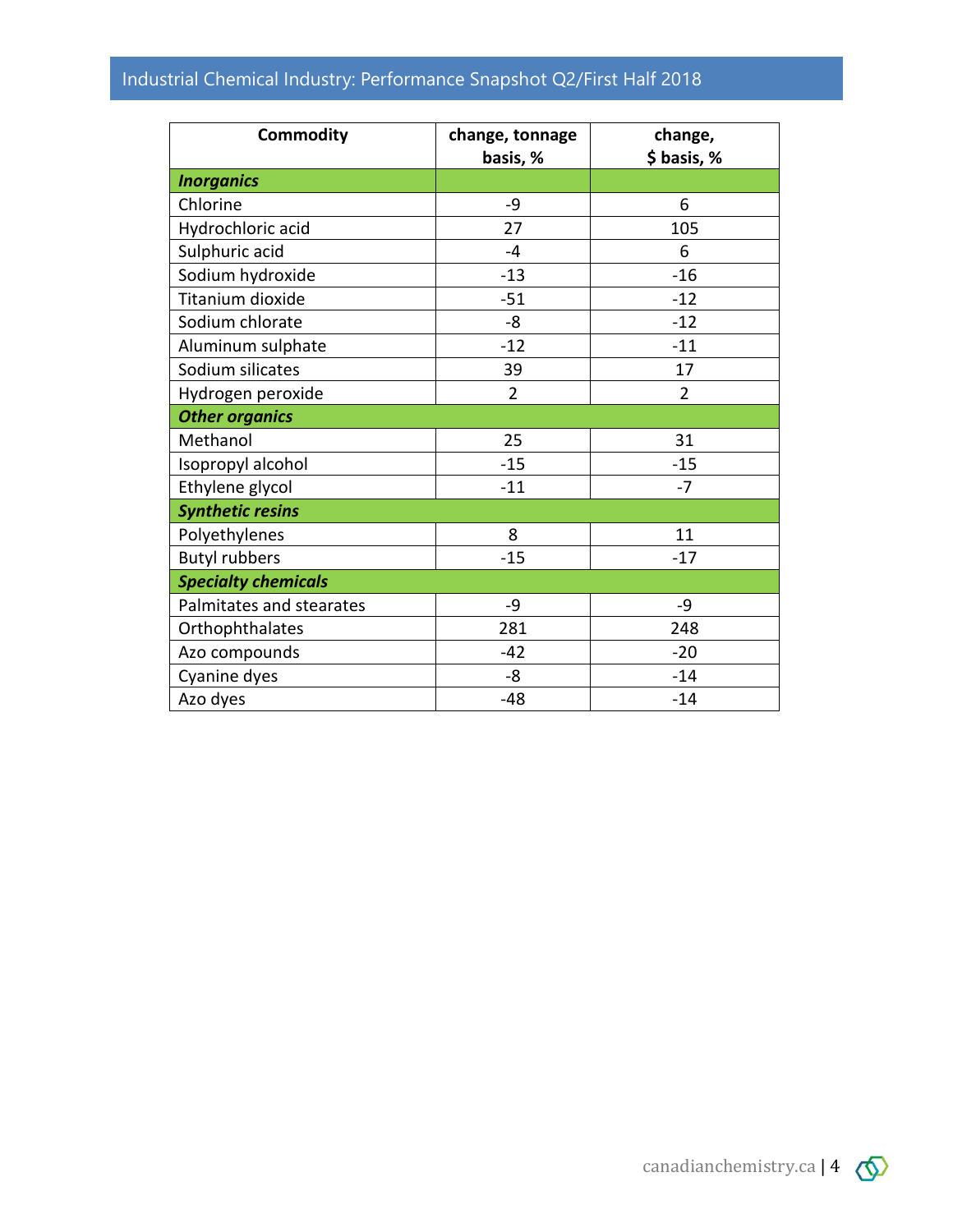#### **Gross Domestic Product (GDP)**

Industrial chemicals GDP had its second consecutive quarter of solid growth, rising by 4.1% in the  $2^{nd}$  quarter, following 3.2% growth in the  $1^{st}$  quarter.



**Figure 3: Quarter-over-quarter change in GDP for industrial chemicals, %**

#### **Rail Car Shipments**

The number of rail cars used to ship industrial chemicals (Figure 4) decreased 1.6% in the 2<sup>nd</sup> quarter compared to the  $1<sup>st</sup>$  quarter of the year.